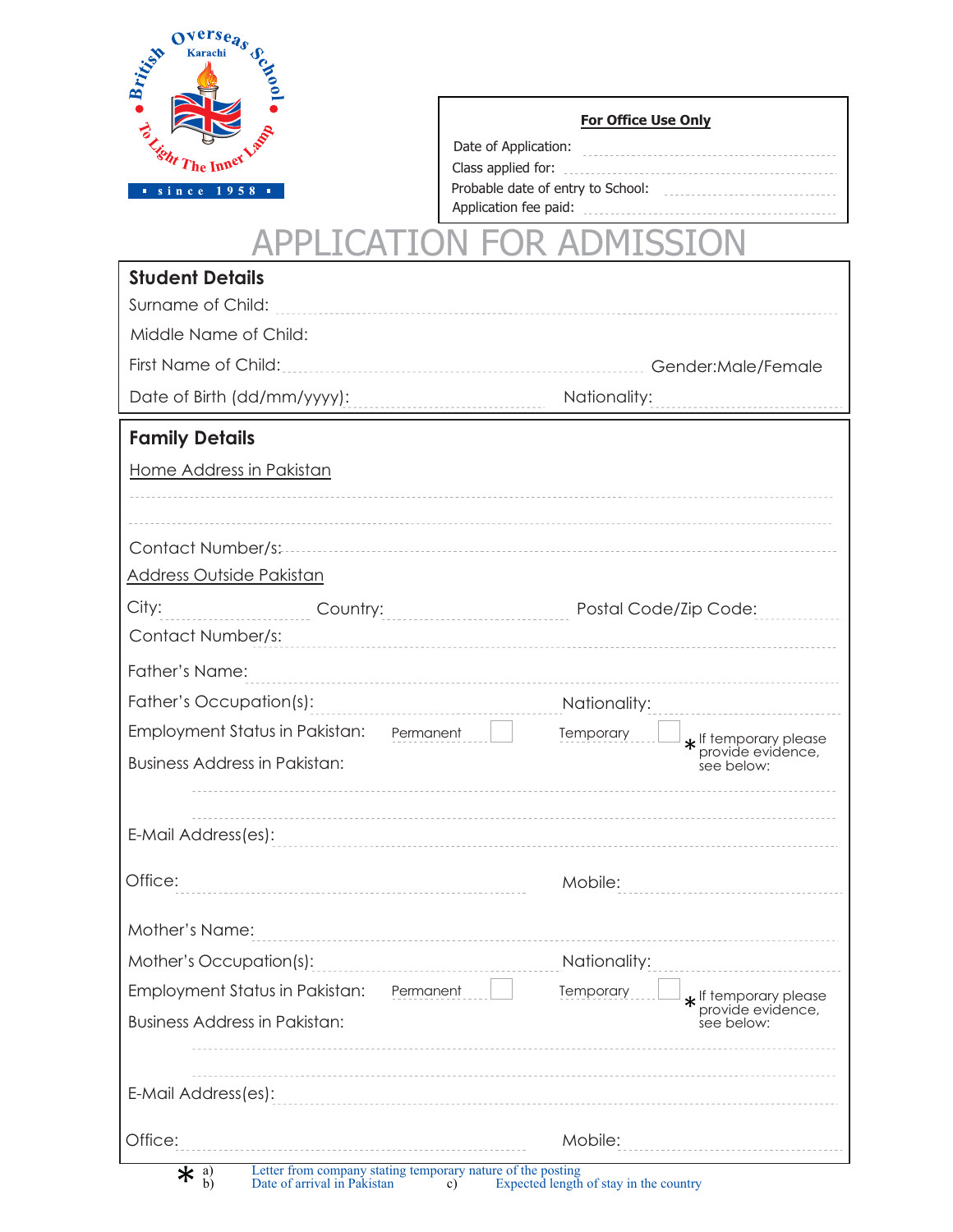|            | Guardian's Name:                                                                                        |
|------------|---------------------------------------------------------------------------------------------------------|
|            | Guardian's Occupation(s):                                                                               |
|            | Guardian's Relationship with the Child:                                                                 |
|            | Home Address of Guardian                                                                                |
|            |                                                                                                         |
|            | Contact Number/s:                                                                                       |
|            | <b>Business Address:</b>                                                                                |
|            |                                                                                                         |
|            | E-Mail Address(es):                                                                                     |
|            | <b>Contact Numbers</b><br>Office:<br>Mobile:                                                            |
|            |                                                                                                         |
|            | <b>Sibling Information</b>                                                                              |
|            | Number of children in the family:                                                                       |
|            | Position of applicant among siblings:<br>Please tick appropriate box                                    |
|            | Youngest<br>Oldest                                                                                      |
|            |                                                                                                         |
|            | Sibling(s) Attending British Overseas School<br>Yes<br><b>No</b><br>If Yes:                             |
| $\alpha$   | Name of the Sibling:                                                                                    |
|            | Class:<br>Age:                                                                                          |
| b)         | Name of the Sibling:                                                                                    |
|            | Class:<br>Age:                                                                                          |
|            | Have you applied for any other Sibling(s) at<br>British Overseas School?<br>Yes<br><b>No</b><br>If Yes: |
| $\alpha$ ) | Name of the Sibling:                                                                                    |
|            | For which academic year?                                                                                |
| b)         | Name of the Sibling:                                                                                    |
|            | For which academic year?                                                                                |
|            | <b>Academic Information</b>                                                                             |
|            | First Language:                                                                                         |
|            | Other Languages (if any):                                                                               |
|            | Fluency in English:<br>Moderate<br>None<br>Fluent                                                       |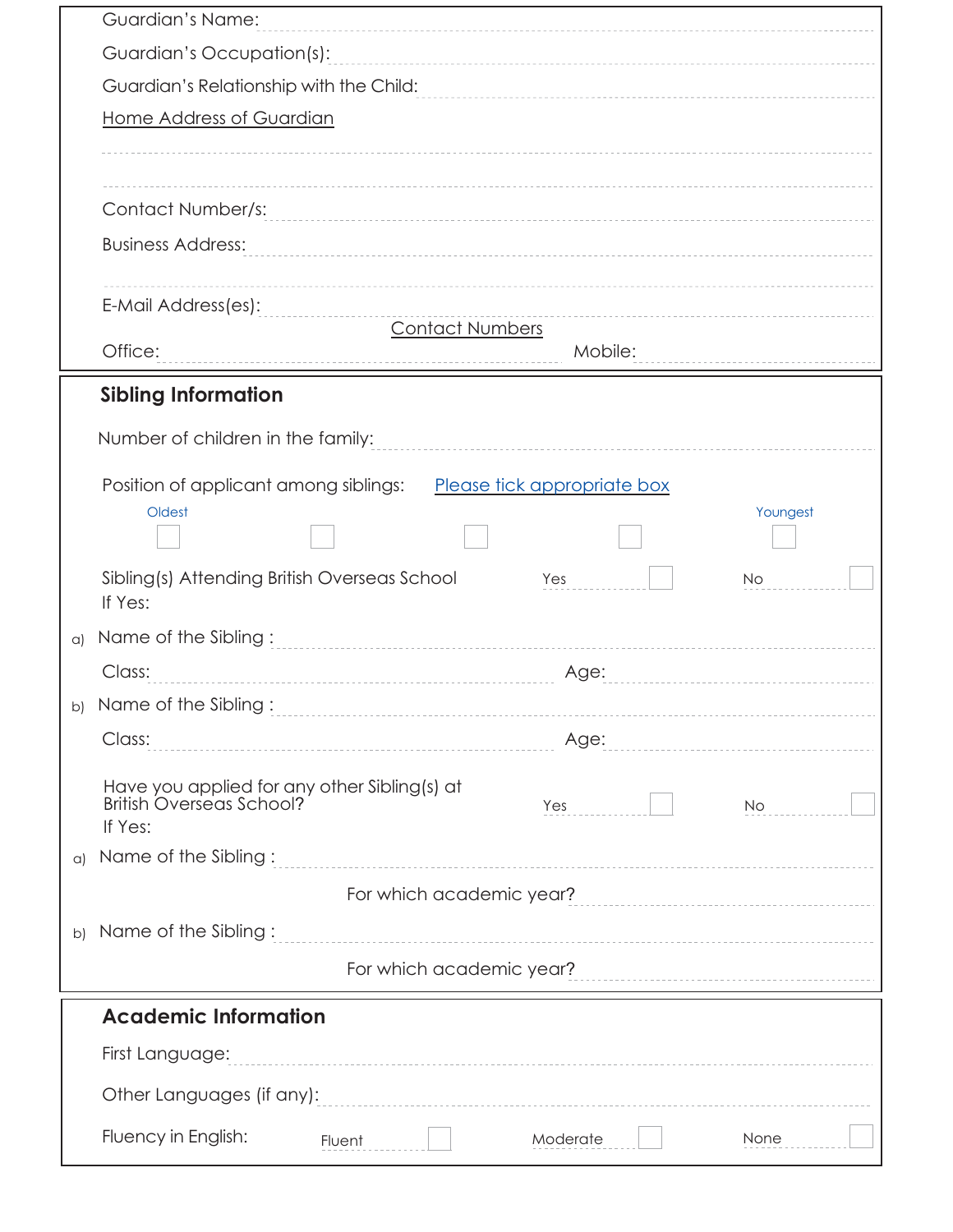| <b>Previous Academic Information</b>                                                               |
|----------------------------------------------------------------------------------------------------|
| Name of School/PreSchool/Playgroup:                                                                |
| Address of School/PreSchool/Playgroup:                                                             |
|                                                                                                    |
| Contact Number of School/PreSchool/Playgroup:                                                      |
|                                                                                                    |
|                                                                                                    |
| Has the child previously experienced any specific learning difficulties?<br>If so, of what nature? |
|                                                                                                    |
|                                                                                                    |
|                                                                                                    |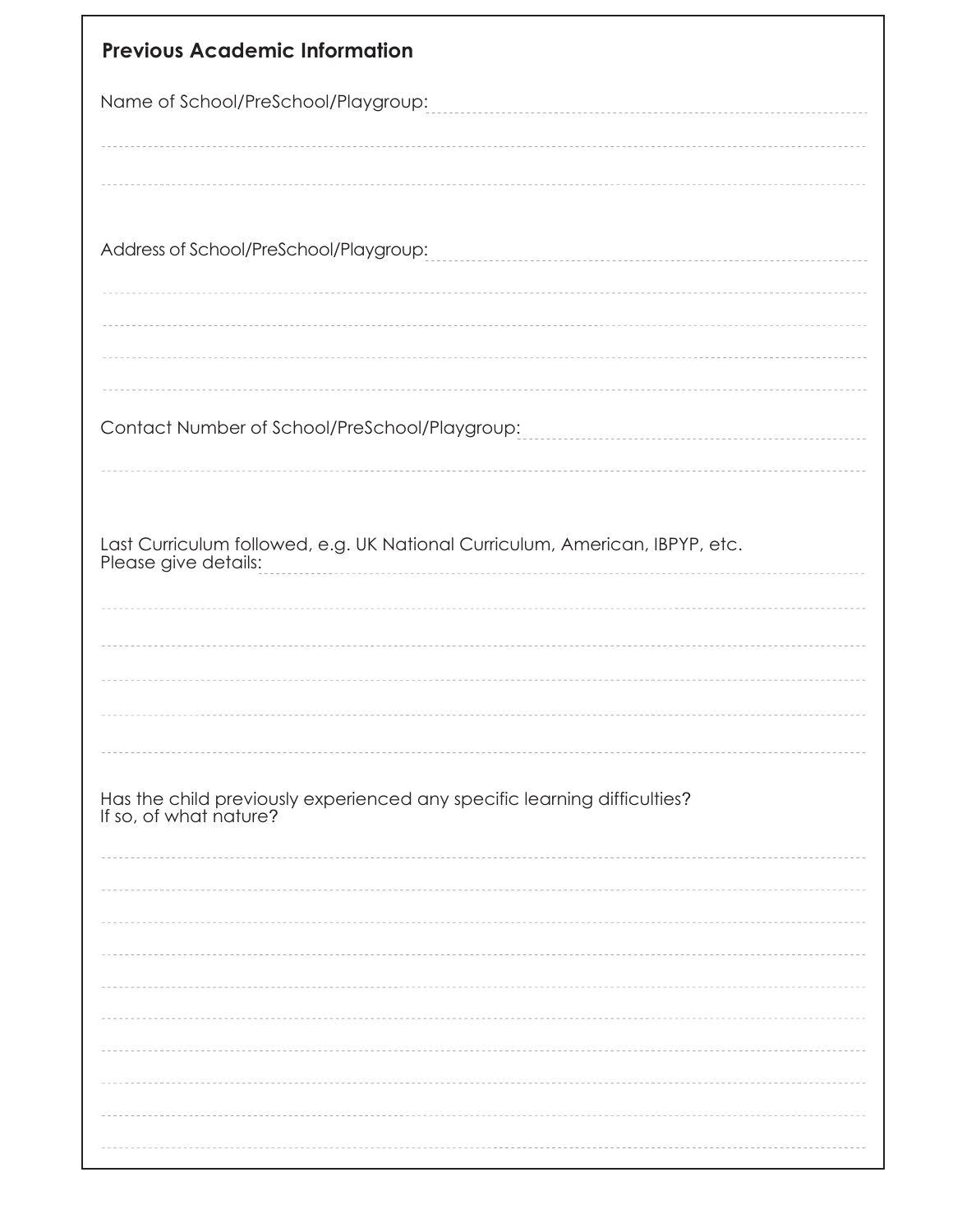**This application is a request for admission of my child to the British Overseas School, Karachi for the academic year Conservery in signing this application I acknowledge that I have read and accepted the terms, rules and regulations of the British Overseas School and its governing Association as outlined in the Parent Handbook as now enforced, and in the case of future modifications.** 

**We certify that the information included is complete, true and accurate to the best of our knowledge. We authorize the School to request reports/transcripts/references and to verify the facts. We realise that our failure to provide accurate information could jeopardise the student's initial enrolment and continued enrolment at the British Overseas School.** 

**Signature of Parent:-------------------------------------------------------** 

**Date:---------------------------------------------------------------------------** 

**Please provide the following documentation to support this application:** 

**Photocopy of the Applicants Birth Certificate Two Passport Size Photographs Copies of School Reports School Leaving Certificate Copies of Passport of Child Copies of Passport/NIC of Parents Application Fee** 

| <b>Admission recommended by:</b> | Admission recommended by: |
|----------------------------------|---------------------------|
|                                  |                           |
|                                  |                           |
|                                  |                           |
|                                  |                           |
| Principal                        | <b>Head of Primary</b>    |

| <b>Admission approved by:</b>                                                                                                                                                                                                                                                                                                      |  |  |  |
|------------------------------------------------------------------------------------------------------------------------------------------------------------------------------------------------------------------------------------------------------------------------------------------------------------------------------------|--|--|--|
|                                                                                                                                                                                                                                                                                                                                    |  |  |  |
|                                                                                                                                                                                                                                                                                                                                    |  |  |  |
|                                                                                                                                                                                                                                                                                                                                    |  |  |  |
| $\mathbf{a}$ $\mathbf{b}$ $\mathbf{c}$ $\mathbf{c}$ $\mathbf{d}$ $\mathbf{c}$ $\mathbf{c}$ $\mathbf{c}$ $\mathbf{d}$ $\mathbf{c}$ $\mathbf{c}$ $\mathbf{c}$ $\mathbf{c}$ $\mathbf{c}$ $\mathbf{c}$ $\mathbf{c}$ $\mathbf{c}$ $\mathbf{c}$ $\mathbf{c}$ $\mathbf{c}$ $\mathbf{c}$ $\mathbf{c}$ $\mathbf{c}$ $\mathbf{c}$ $\mathbf{$ |  |  |  |

**Chairman of the Board of Governors**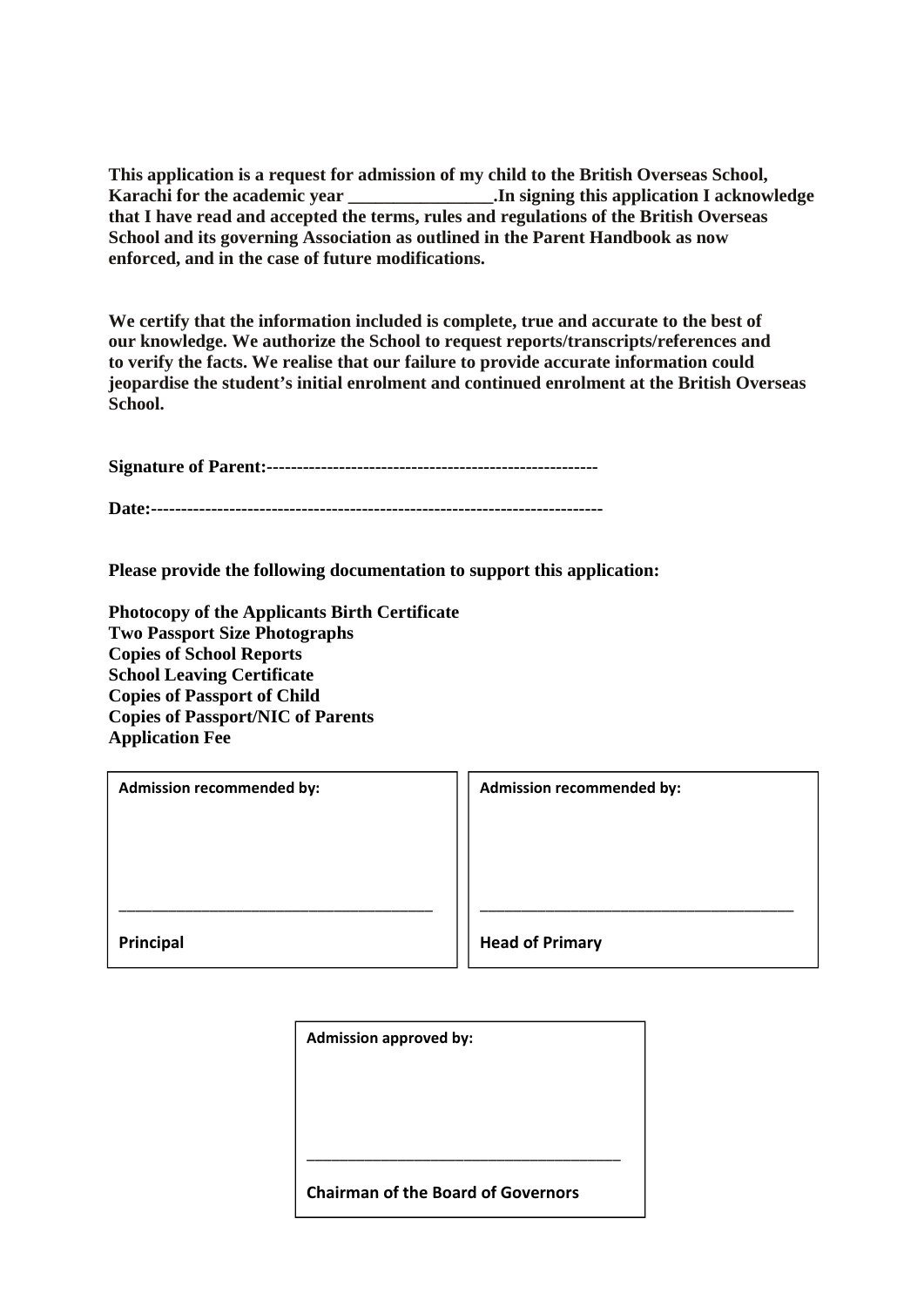## **Medical Information**

| First Name of Child:                                                 |            |  |
|----------------------------------------------------------------------|------------|--|
| Date of Birth (dd/mm/yyyy):                                          | Gender: __ |  |
| Name of Child's Physician:                                           |            |  |
| Physician Address and Contact Number/s:                              |            |  |
|                                                                      |            |  |
| Has your child had the following immunisations, please give details: |            |  |

Tuberculosis Vaccine BCG Yes  $\mathsf{No}$ **HIB Vaccine:** Yes  $No$ Rubella Vaccine: Yes  $No$ Polio Vaccine: Yes  $No$ Tuberculosis Vaccine BCG Yes **No** Mumps Vaccine: Yes  $No$ **Measles Vaccine:** Yes  $No$ Hepatitis A: Yes **No** Hepatitis B: Yes **No** Cholera: Yes  $No$ 

Has your child ever had one or more of the following? If yes, please give details:

| <b>Scarlet Fever:</b>   | Yes | No        |
|-------------------------|-----|-----------|
| Chicken Pox:            | Yes | <b>No</b> |
| <b>German Measles:</b>  | Yes | No        |
| Mumps:                  | Yes | <b>No</b> |
| Whooping Cough:         | Yes | <b>No</b> |
| Poliomyelitis:          | Yes | No        |
| Pneumonia:              | Yes | <b>No</b> |
| <b>Rheumatic Fever:</b> | Yes | <b>No</b> |
| Allergies:              | Yes | No        |
| Epilepsy:               | Yes | <b>No</b> |
| Convulsions:            | Yes | <b>No</b> |
| Asthma:                 | Yes | No        |
| Eczema:                 | Yes | No        |